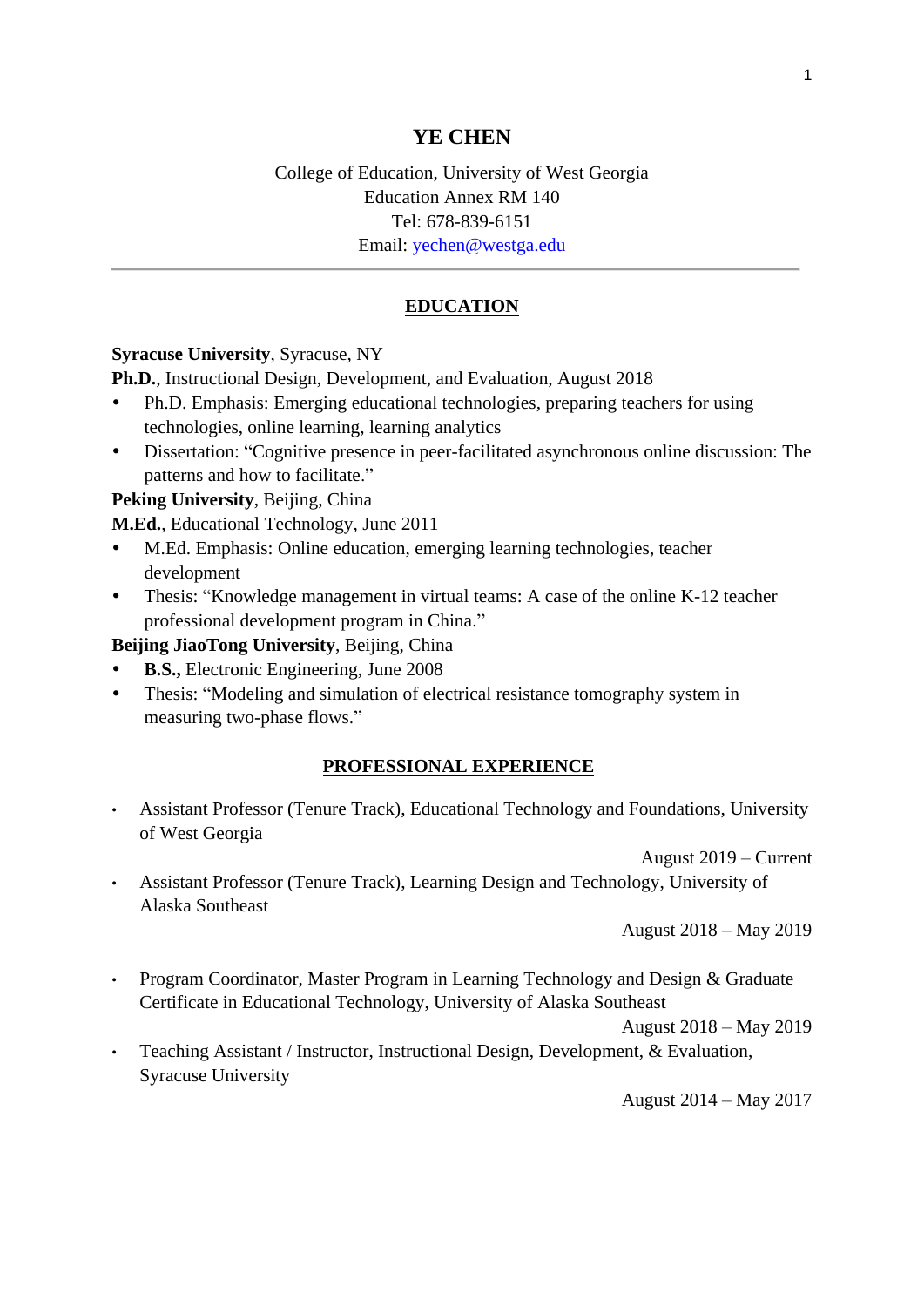#### **JOURNAL ARTICLES**

- **Chen, Y.,** Lei, J., & Cheng, J. (2019). What if online students take on the responsibility: students' cognitive presence and peer facilitation techniques. *Online Learning* (formerly Journal of Asynchronous Learning Networks), 23(1), 37-61. doi:10.24059/olj.v23i1.1348
- Lei, J., Luo, P. H., Wang, Q., Shen, J., Lee, S., & **Chen, Y.** (2016). Using technology to facilitate modeling-based science education: Lessons learned from a meta-analysis of empirical research. *Journal of Educational Technology Development and Exchange* (*JETDE*), 9(2), 53-83.
- Guo, W. G., **Chen, Y.**, Lei, J., Wen, Y. (2014). The effects of facilitating feedback on online learners' cognitive engagement: Evidence from the asynchronous online discussion. *Education Science*, 4(2), 193-208.
- Chen, Y., Yang, J., Guo, W. G. (2012). How do K-12 teachers choose online educational resource? – A model for assessing K-12 educational website (in Chinese). *China Educational Technology*, 300 (1), 94-99.
- Jiang, Y., Jiang, J., **Chen, Y.** (2012). Analysis of the educational application of the digital game crayon physics (in Chinese). *K-12 Information and Technology Education*, 122(2), 59-62.
- Deng, X., **Chen, Y.**, Yan, Z. W., Wei, Z. (2009). AC impedance model of array electrodes in multisensor fusion system for two-phase flow measurement, *IEEE Transactions on Instrumentation and Measurement*, 59(6), 1722-1726.

#### **CONFERENCE PROCEEDINGS**

- **Chen., Y**. & Hall., J. (2017, April-May). Online learners' cognitive presence and peer facilitators' contribution: When facilitation scripts are used. From the *AERA Online Paper Repository: http://www.aera.net/repository*. American Educational Research Association (AERA).
- **Chen, Y.**, Yu, B., Zhang, X. Yu., Y (2016, April). Topic modeling for evaluating students' reflective writing: A case study of pre-service teachers' journals. In *Proceedings of the 6th International Conference on Learning Analytics and Knowledge* (pp. 1-5). ACM.
- Chen, Y. & Lei., J. (2016, April). Towards higher-level cognitive presence in online inquiry dialogue: What's the pattern and how to facilitate? From the *AERA Online Paper Repository: http://www.aera.net/repository*. American Educational Research Association (AERA)
- **Chen, Y.** (2015). Automated content analysis of students' cognitive presence in asynchronous online discussion. In *Proceedings of World Conference on Educational Media and Technology 2015* (pp. 339-344). Association for the Advancement of Computing in Education (AACE).
- **Chen, Y.**, Koszalka, T. (2015). Deepen the meaning of learning experience: Online learners' cognitive presence in self-directed instructional design inquiry. From the *AERA Online Paper Repository: http://www.aera.net/repository*. American Educational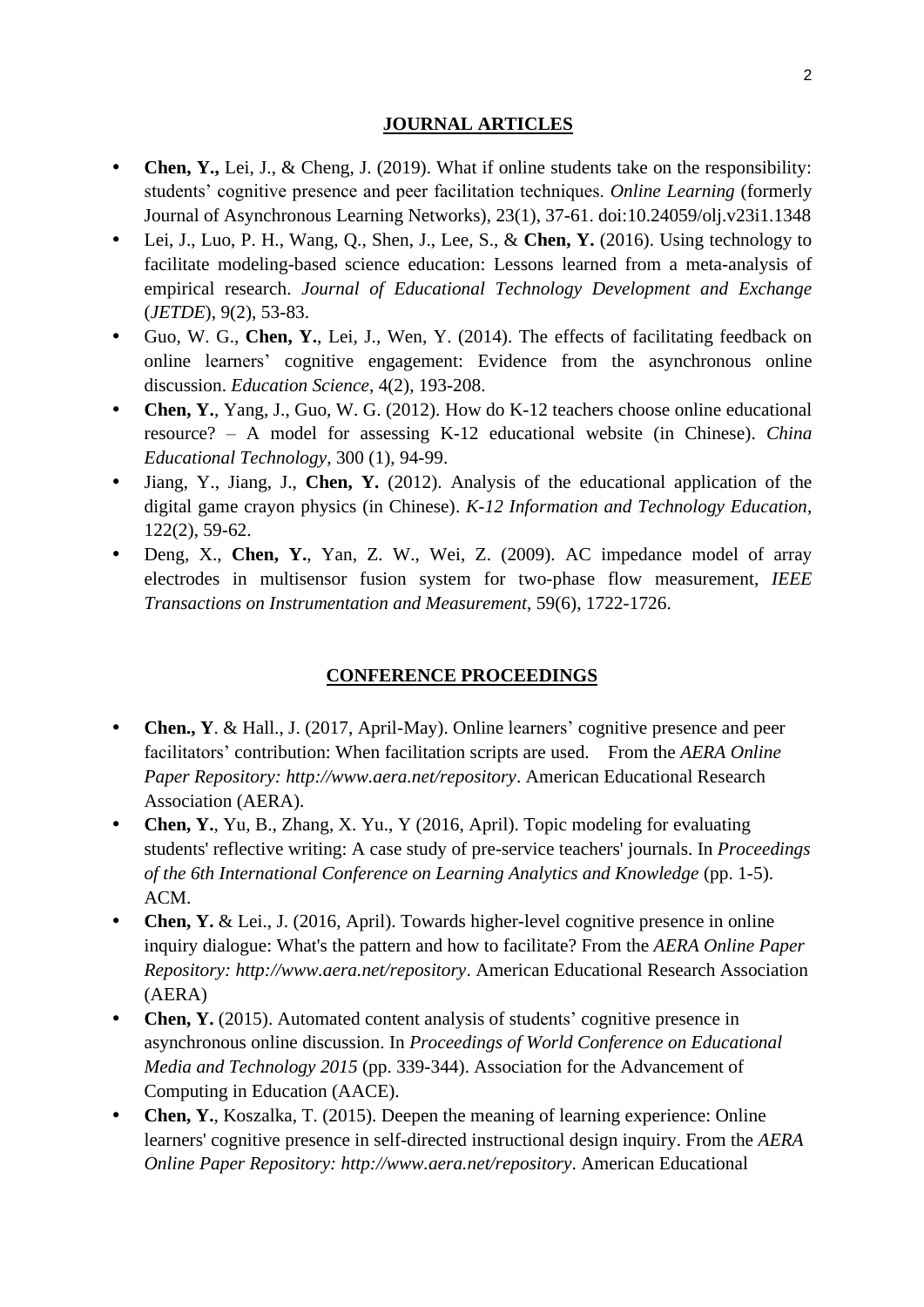Research Association (AERA)

- **Chen, Y.**, Koszalka, T., & Luo, H. (2013). Online learners' cognitive presence in self-directed inquiry: Evidence from learners' reflective writing. In *Proceedings of 19th Annual Sloan Consortium International Conference on Online Learning* (pp.506-508), Lake Buena Vista, Florida: Sloan Consortium
- **Chen, Y.** (2010). A qualitative study on the learning behaviors of learners in a virtual community (in Chinese), In *Proceedings of Graduates' Academic Forum among Beijing Colleges 2010* (pp.51), Beijing, China
- **Chen, Y.**, Guo, W. G., Yang, J. (2009). How do K-12 teachers choose educational resource? —An empirical study on educational website evaluation (in Chinese). In *Proceedings of Kunming Educational Technology Forum 2009* (pp.49-55), Kunming, China.
- Jiang, Y., **Chen, Y.**, Jiang, J. (2009). Colorful world under the crazy crayon—Case analysis of crayon physics (in Chinese), In *Proceedings of Conference on Digital Game-based Learning 2009* (pp.18-25), Hongkong, China

## **CONFERENCE PRESENTATIONS**

- **Chen, Y., & Cao, L.** (2020). *Empowering Teaching of K-12 Educators through "Maker" and 3D Design Experiences*. Paper accepted at the Annual Convention of the Association for Educational Communications and Technology (AECT). November 2-7, 2020.
- **Chen, Y.** (2019). *Promoting online learning with distributed teaching presence: Pedagogical interventions and student engagement*. Paper presented at the Annual Convention of the Association for Educational Communications and Technology (AECT). Las Vegas, NV, USA, October 21-25, 2019.
- **Chen., Y.** (2019). *Analyzing pre-service teachers' reflective writing: A text mining approach*. Paper presented at the Workshop on Intelligent Agents for Collaborative Learning. Orlando, FL, USA, June 4-6, 2019.
- **Chen., Y.** (2018). *Effects of scripted peer-facilitation on students' cognitive presence in online discussion: An exploration using Bayesian approach*. Paper accepted by American Educational Research Association (AERA) Conference. New York, NY, USA, April 13-17, 2018.
- **Chen., Y.** & Hall., J. (2017). *Online learners' cognitive presence and peer facilitators' contribution: When facilitation scripts are used*. Paper presented at American Educational Research Association (AERA) Conference. San Antonio, TX, USA, April 27-May 1.
- **Chen, Y.**,Yang, T. & Lei, J. (2016). *Emerging technologies for college students' inquiry-based learning*. Paper presented at the Annual Convention of the Association for Educational Communications and Technology (AECT) convention, Las Vegas, NV, USA, October 17-21.
- **Chen, Y.**, Yu, B., Zhang, X. Yu., Y (2016). *Topic modeling for evaluating students' reflective writing: A case study of pre-service teachers' journals*. Paper presented at the 6th International Conference on Learning Analytics and Knowledge. Edinburgh, UK, April 25-29, 2016.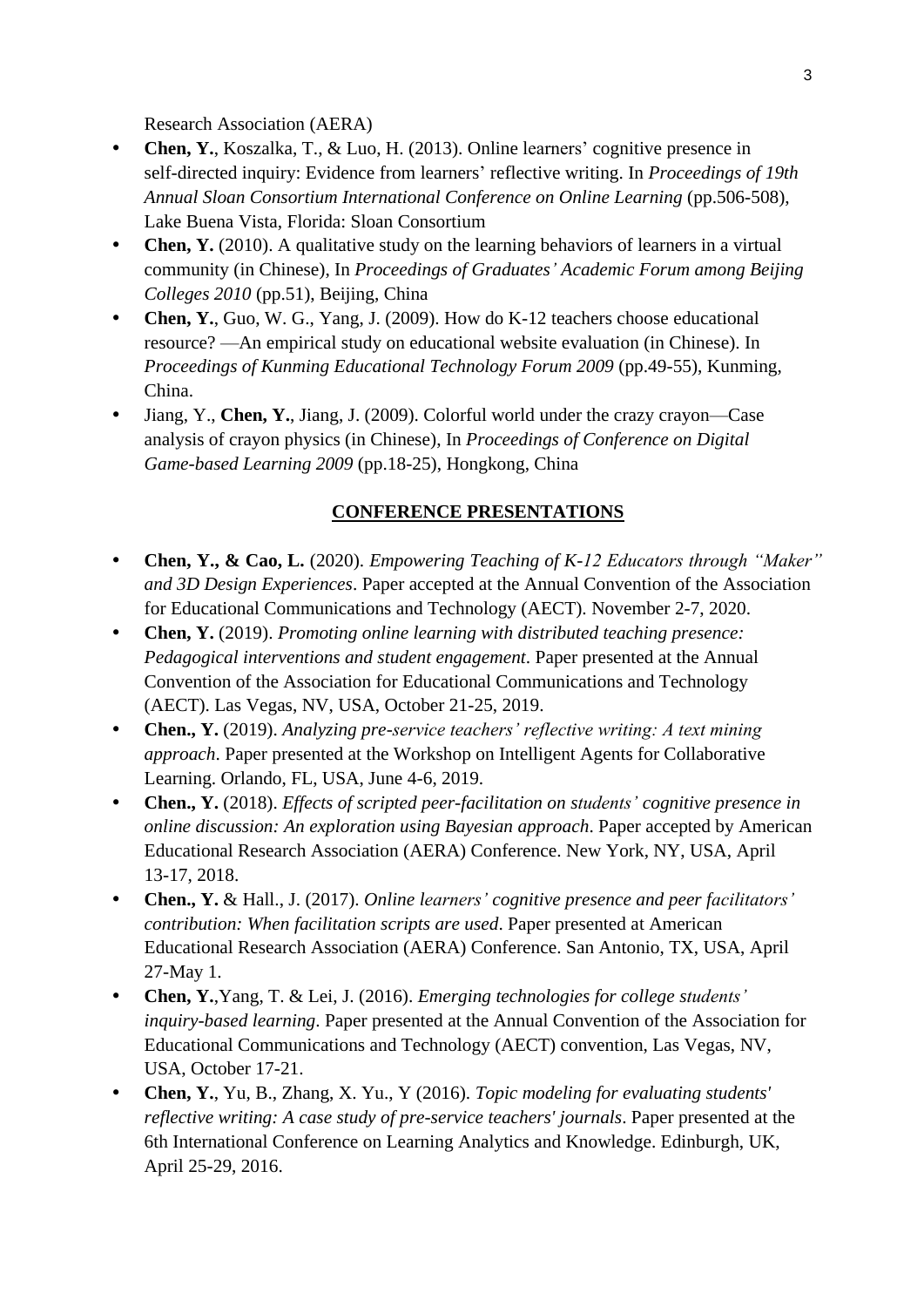- **Chen, Y.** & Lei., J. (2016). *Towards higher-level cognitive presence in online inquiry dialogue: What's the pattern and how to facilitate?* Paper presented at American Educational Research Association (AERA) Conference. Washington D.C., USA, April 8- 12, 2016.
- **Chen, Y.**, Lei, J., & Chen, J. (2015). *Dynamics of cognitive presence in online learners' inquiry discourse*. Poster presented at the Annual Convention of the Association for Educational Communications and Technology (AECT). Indianapolis, IN, USA, November 3-7, 2015.
- **Chen, Y**. & Lei, J. (2015). *Does facilitating matter in enhancing learners' cognitive presence in online asynchronous discussion*? Paper presented at the Annual Convention of the Association for Educational Communications and Technology (AECT), Indianapolis, IN, USA, November 3-7, 2015.
- Tao, D., **Chen, Y.**, Barmaki, L. (2015). *Use text mining to make collective knowledge progress in online discourse visible automatically*. Poster presented at the 11th Annual LearnLab Summer School. Carnegie Mellon University, Pittsburgh, PA, July 13-17, 2015.
- **Chen, Y.** (2015). *Automated content analysis of students' cognitive presence in asynchronous online discussion*. Paper presented at World Conference on Educational Media and Technology. Montréal, Québec, Canada, June 22-24, 2015.
- **Chen, Y.** & Koszalka, T. (2015). *Deepen the meaning of learning experience: Online learners' cognitive presence in self-directed instructional design inquiry*. Paper presented at American Educational Research Association (AERA) Conference. Chicago, IL, USA, April 16-20, 2015.
- **Chen, Y.** (2015). *Students' intellectual engagement in inquiry discourse, and how to*  enhance. Poster presented in the 2<sup>nd</sup> Annual All-University Graduate Research Symposium. Syracuse, NY, USA, March 20-21, 2015.
- **Chen, Y**. & Lei, J. (2015). *Facilitating learners' cognitive presence in a self-directed online course*. Paper presented in the Minisymposium of Cyberlearning Technology and Deep Learning Assessment in CSE Education at Society for Industrial and Applied Mathematics (SIAM) conference on Computational Science & Engineering. Salt Lake City, UT, USA, March 14-18, 2015.
- **Chen, Y**., Lei, J., & Chen, J. (2014). *Exploration of learners' cognitive presence in an inquiry-based online course: Evidence from online discussions*. Paper presented at the Annual Convention of the Association for Educational Communications and Technology (AECT). Jacksonville, FL, USA, November 4-8, 2014.
- **Chen, Y**. & Koszalka, T. (2014). *Uncover online learners' cognitive presence in their self-directed design inquiry*. Poster presented at the Annual Convention of the Association for Educational Communications and Technology (AECT). Jacksonville, FL, USA, November 4-8, 2014.
- **Chen, Y**., & Lei, J. (2014). *Exploration of learners' learning experience in an inquiry-based online course: Under the framework of community of inquiry*. Poster presented at the Annual Convention of the Association for Educational Communications and Technology (AECT). Jacksonville, FL, USA, November 4-8, 2014.
- **Chen. Y., &** Liu, H. (2014). *Uncover deep learning: Assess online learners' cognitive*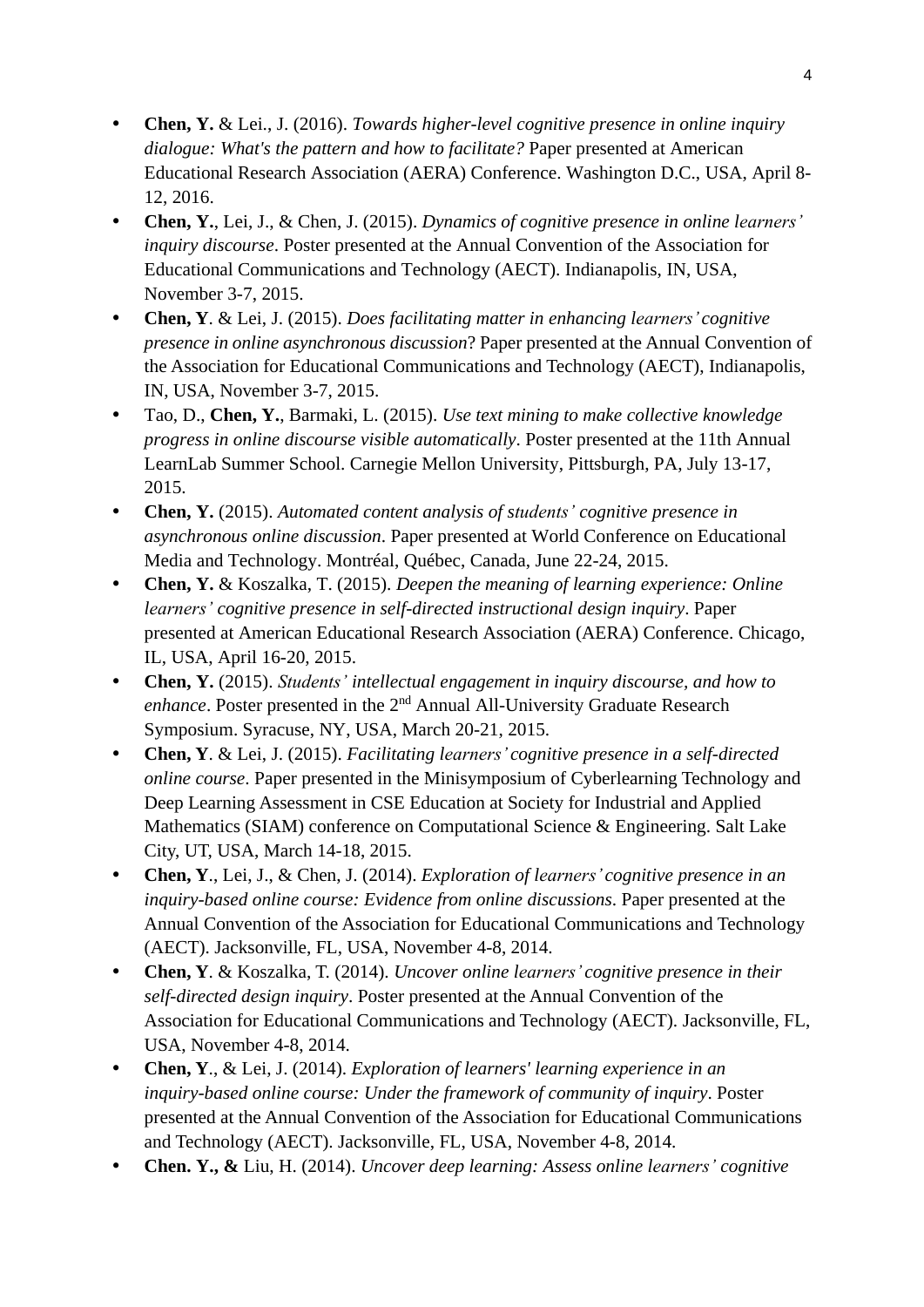*presence in MOOC*. Paper presented at the Society of Industrial and Applied Mathematics (SIAM) Annual Meeting, Chicago, IL, USA, July 7-11, 2014.

- **Chen, Y.** (2014). *Proper questions to address: A fundamental issue for evaluation of education and social programs.* Paper presented at [37th Annual Conference](http://eers.org/conferences) of Eastern Evaluation Research Society (EERS), Absecon, NJ, USA, April 27-29, 2014.
- Lei, J., Luo, H., Wang, Q., **Chen, Y.**, Shen, J., Lee, S. (2014). *Using technology to facilitate modeling-based science education: Lessons learned from a meta-Analysis of research in 2000-2010*. Paper presented at American Educational Research Association (AERA) Conference. Philadelphia, PA, USA, April 3-7, 2014.
- **Chen, Y.**, Koszalka, T., & Luo, H. (2013). *Online learners' cognitive presence in self-directed inquiry: Evidence from learners' reflective writing*. Paper presented at the19<sup>th</sup> Annual Sloan Consortium International Conference on Online Learning. Lake Buena Vista, FL, USA, November 20-22, 2013.
- **Chen, Y.**, Guo, W. G., & Luo, H. (2013). *Knowledge sharing in a virtual community of online learning facilitators: A case in a national distance education program in China*. Poster presented at the Annual Convention of the Association for Educational Communications and Technology (AECT). Anaheim, CA, USA, October 29-November 2, 2013.
- **Chen, Y.**, Lei, J., & Luo, H. (2013). *Using activity theory to guide educational technology design and integration: The lessons from 2005 to 2011*. Poster presented at the Annual Convention of the Association for Educational Communications and Technology (AECT). Anaheim, CA, USA, October 29-November 2, 2013.
- Luo, H., Koszalka, T., & **Chen, Y.** (2013). *Case-based online learning module: Design features, perceived usefulness, and impacts on learning*. Paper presented at the Annual Convention of the Association for Educational Communications and Technology (AECT). Anaheim, CA, USA, October 29-November 2, 2013.
- Lu, L. Y., Wang, W., **Chen, Y.** (2013). *Measuring Chinese pre-service teachers' perceptions in technological pedagogical content knowledge development*. Paper presented at the Annual Convention of the Association for Educational Communications and Technology (AECT). Anaheim, CA, USA, October 29-November 2, 2013.
- Shen, J., Lei, J., Namdar, B., Lee, S., Luo, H., & **Chen, Y.** (2013). *Synthesizing modeling-based instruction in science education from 1980 to 2010***.** Poster presented at the National Association of Research in Science Teaching (NARST) Annual Meeting, Wyndham Rio Mar, Rio Grande, Puerto Rico, April 6-9, 2013.
- **Chen, Y.**, Lei, J., & Luo, H. (2012). *An investigation of how digital storytelling affects young-aged students' learning: Lessons from the practice in an Art classroom*. Paper presented at the Annual Convention of the Association for Educational Communications and Technology (AECT). Louisville, KY, USA, October 30-November 3, 2012.
- Luo, H., Koszalka, T., & **Chen, Y.** (2012). *Effect of visual cues in multimedia case-based instruction: Evidence from eye tracking technology*. Paper presented at the Annual Convention of the Association for Educational Communications and Technology (AECT). Louisville, KY, USA, October 30-November 3, 2012.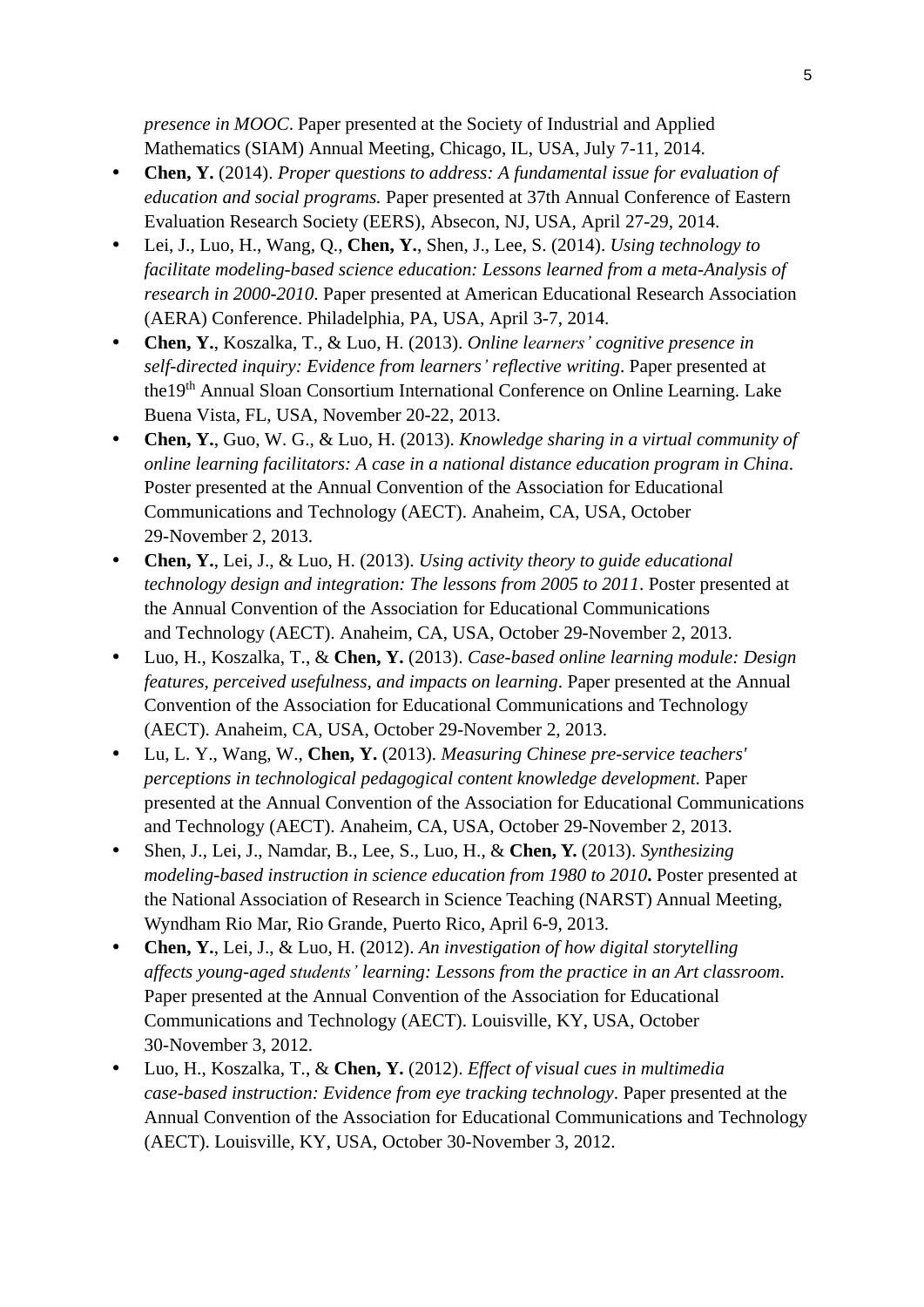- Luo, H., Lei, J., & **Chen, Y.** (2012). *Using technology to facilitate modeling-based science education: Lessons learned from the past ten years*. Paper presented at the Annual Convention of the Association for Educational Communications and Technology (AECT). Louisville, Kentucky, USA, October 30-November 3, 2012.
- Namdar, B., **Chen, Y.**, Luo, H., Lee, S., Lei, J, Shen, J. (2012). *Achievements and challenges of modeling-based instruction (ACMBI) in science education from 1980 to 2009.* Poster presented at the National Science Foundation PI Meeting, Washington DC, USA, June 13-15, 2012.
- Jiang, Y., **Chen, Y.**, Jiang, J. (2009). *Colorful world under the Crazy Crayon—Case analysis of Crayon Physics*, Paper presented at the Conference on Digital Game-based Learning, Hongkong, China, December 18-19, 2009.

# **INVITED TALK**

- Chen, Y. (2019, Fall). Integrating Telepresence Robots into Online Courses: Virtual Field Trips. Invited talk at 2019 University of Alaska Southeast Convocation, University of Alaska Southeast, AK, USA, August 13-14, 2019.
- Chen, Y. (2018, Fall). Introduction to accessibility, universal design, and methods to support all students. Invited talk at Center for Excellence in Learning and Teaching, University of Alaska Southeast, AK, USA
- Chen, Y. (2017, Spring). Creation of A Peer-facilitated Online Learning Community: Students' Cognitive Presence and How to Facilitate. Invited talk at Alaska College of Education, University of Alaska Southeast, AK, USA
- Chen, Y. (2017, Spring). Technology-supported Analytics in Digital Age Classrooms. Invited talk at School of Learning and Teaching, University of Maine at Orono, ME, USA
- Chen, Y. (2016, Spring). Towards Higher-level Cognitive Presence in Online Inquiry Dialogue: What's the Pattern and How to Facilitate? Invited talk: Brownbag session in Instructional Design, Development, & Evaluation, Syracuse University, NY, USA
- Chen, Y. (2015, Fall). Does Facilitating Matter in Enhancing Learners' Cognitive Presence in Online Asynchronous Discussion? Invited talk: Brownbag session in Instructional Design, Development, & Evaluation, Syracuse University, NY, USA
- Chen, Y. (2014 Fall). Cognitive presence and self-directed online learning. Invited talk: Brownbag session in Instructional Design, Development, & Evaluation, Syracuse University, NY, USA
- Chen, Y. (2014 Spring). Proper Questions to Address: A Fundamental Issue for Evaluation of Education and Social Programs. Invited Talk: Brownbag session in Instructional Design, Development, & Evaluation, Syracuse University, NY, USA

## **GRANT**

- Chen, Y. (2019). PI. Bringing Innovations Lab (Makerspace) to Online Learners: Prepare Teachers for Maker Education. College of Education Research Seed Grant. Funded \$3,251.
- Chen, Y. (2018). PI. Empowering at a Distance: Integrating Telepresence Robots into Online Courses. Association of Chief Academic Officers Digital Fellows Program at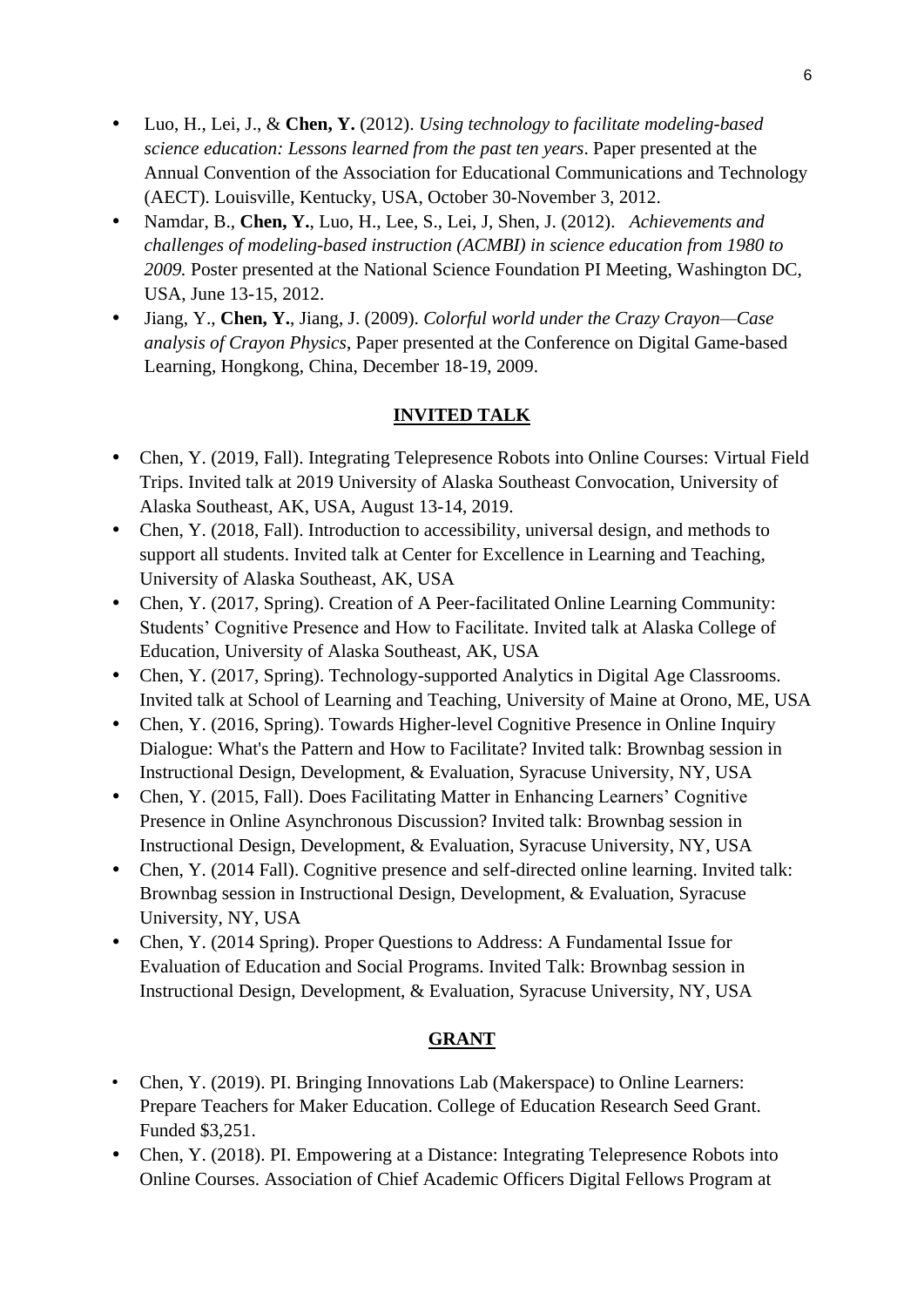University of Alaska Southeast. Funded \$1000, and 3 course credits release

- Chen, Y. (2015). PI. Learn Through Dialogue: Online Learners' Cognitive Presence in Reflective Inquiry Discourse, School of Education Creative Research Grant, Syracuse University. Funded \$700
- Zhang K. Y., Guo W.G., Shen X.D., Chen. Y. (2013). Leadership in Virtual Facilitator Teams: Lessons from a China Massive Online Teacher Training Program, submitted to Bill & Melinda Gates Foundation. Amount requested: \$25,000 (unfunded)

# **PROFESSIONAL AFFILIATIONS**

- Association for Educational Communications and Technology (AECT)
- Sloan Consortium for Online Teaching and Learning
- Eastern Evaluation Research Society (EERS)
- Society for Industrial and Applied Mathematics (SIAM)
- American Educational Research Association (AERA)
- Association for Advanced Computing in Education (AACE)
- Society for Learning Analytics Research (SoLAR)

# **TEACHING & ADVISING EXPERIENCE**

### **Graduate Course:**

*Instructor*, College of Education, University of West Georgia

- MEDT 7464 Designing Technology Enhanced Instruction
- MEDT 8463 Issues in Instructional Technology
- MEDT 7468 Instructional Multimedia Design & Development

*Instructor***,** Alaska College of Education, University of Alaska Southeast

- EDET 679 Gamification and Open Education
- EDET 628 Technology in Instructional Design
- EDET 698 Master's Research Project or Portfolio
- EDET 637 Differentiating Instruction Through Technology

## **Undergraduate Course:**

*Instructor***,** Alaska College of Education, University of Alaska Southeast

• ED230 Introduction to Educational Technology

*Instructor*, School of Education, Syracuse University

IDE 201 Integrating Technology into Teaching I

## **K-12 Teacher Professional Development:**

*Instructor*, School of Education, Peking University, China

• National K-12 Teacher Training Program in Kweichow Province, 2009 Fall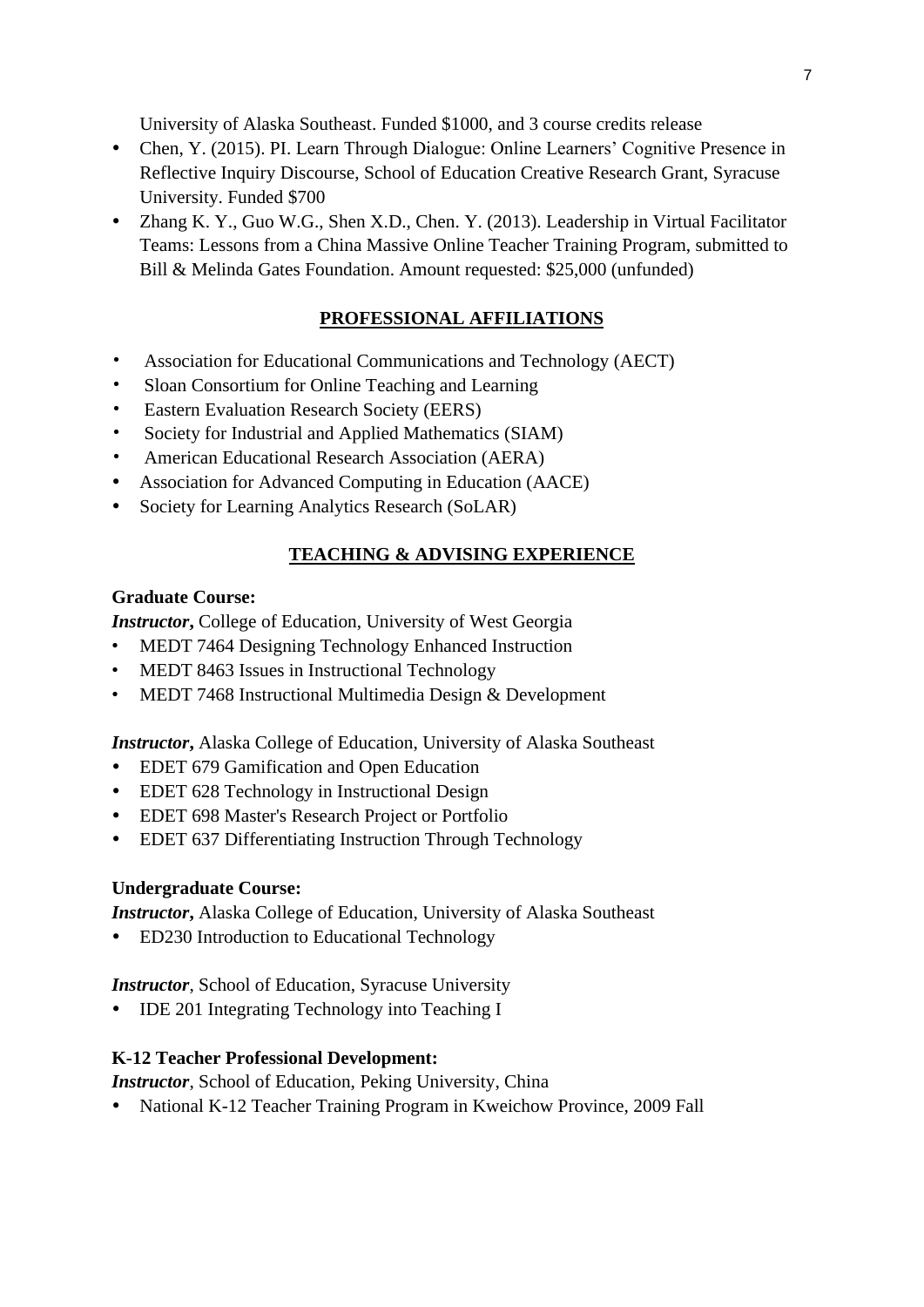*Instructor*, School of Education, Peking University, China

 Needs-Based Educational Technology Training Program for Rural K-12 Teachers in Shanxi Province, 2009 Spring

*Teaching Assistant*, School of Education, Peking University, China

National K-12 Teacher Training Program in Sichuan Province, 2009 Fall

# **Student Advising:**

*Graduate Student Advisor*, College of Education, University of West Georgia, January 2020 – current

- Advisor for 10 M.Ed. students
- Advisor for 17 Ed.S. students
- Advisor for 1 NonDegree students

*Graduate Student Advisor*, Alaska College of Education, University of Alaska Southeast, August 2018 – May 2019

- Advisor for 25 master students
- Advisor for 26 Graduate Certificate students
- Advisor for one Endorsement Area (Distance Teaching and e-Learning) student

*M.Ed. Portfolio Review*, Alaska College of Education, University of Alaska Southeast, August 2018 – May 2019

- Portfolio advisor and reviewer for two master students in Learning Design and Technology
- Portfolio advisor and reviewer for one master student in Math Education

# *Graduate Student Advisor*, School of Education, Syracuse University, August 2016 – May 2017

• Teaching mentor for one doctoral student (IDE 201)

# *Undergraduate Student Advisor*, Beijing Jiaotong University, China, September 2006 – July 2008

• Academic & career advisor for 60 undergraduate students (Class 0608)

# **SERVICE**

## **Professional Service:**

- *Reviewer,* TechTrends*,* 2020
- *Reviewer*, Journal of Studies in Educational Evaluation, 2020, 2018
- *Reviewer,* The Book of Selected Readings (IVLA) by International Visual Literacy Association, 2020
- *Reviewer,* The 2020 Annual Conference of Association for Educational Communications and Technology (AECT), 2020
- *Reviewer,* 2020 Instructional Technology Forum, College of Education, University of West Georgia, 2019